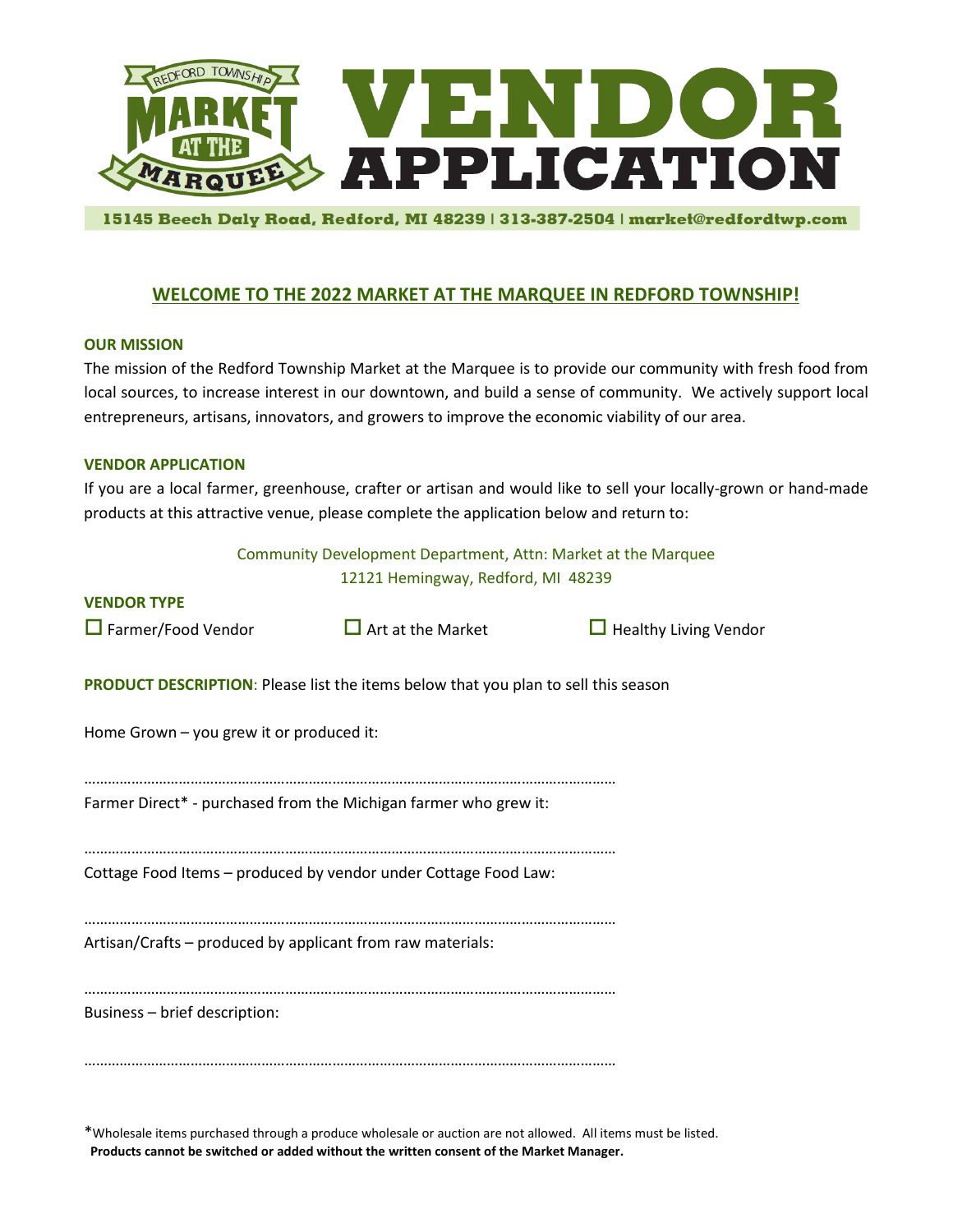

Non -Profit - Brief description of organization and items at market:

| Preferred Method of Contact: $\Box$ Email | $\Box$ Phone |
|-------------------------------------------|--------------|

#### **2022 FEES & RENTAL SPACE INFO (9ft X 8ft per space, 6 ft. tables)**

| <b>Rental Space:</b>                              |              |                                 | \$15 per week \$58.50 4-weeks \$128.25 half season \$243 full season |                   |
|---------------------------------------------------|--------------|---------------------------------|----------------------------------------------------------------------|-------------------|
| Rental Space w/ table: \$20 per week \$78 4-weeks |              |                                 | \$160 half season \$324 full season                                  |                   |
| Rental w/2 tables:                                |              | $$25$ per week $$97.50$ 4-weeks | \$200 half season                                                    | \$405 full season |
| Electrical (limited):                             | \$5 per week |                                 |                                                                      |                   |

Participant in previous Redford Township Market at the Marquee Yes No When Please note: This is an application only. We will contact you once approved. A limited number of tables and electrical outlets are available, and will be reserved on a first come first served basis.

Prepayment of rent is required of full season, half season, and 4 week vendors. If you are a prior market vendor, week-to-week, you must pre-pay your first market date. New vendors, artisan/crafters, and Healthy Living Vendors are required to pay in advance.

All crafters and artisans are required to submit a picture(s) of your work as this portion of the market is juried and **spaces are limited.** Vendors not selected will have their check/money order returned.

# *Consent to photograph/videotape and disseminated without compensation*

I, thereby give my consent to be photographed/videotaped/digitally recorded while participating in any activity offered by the Redford Township Market at the Marquee ("market"). In addition, I consent to the reproduction and use of any such materials by the market for educational, public relations, and promotional purposes and I waive any claim by myself, or anyone claiming under or through me, for compensation of any kind in exchange for such photographs, videotapes, or digital media and use. YES NO

*I acknowledge that I have been given a copy of the Redford Market at the Marquee Rules & Regulations 2022 and have read and agree to abide by these regulations as stated. I agree to indemnify and hold harmless The Charter Township of Redford, any and all affiliated organizations, its/their employees, and volunteers from any and all claims I may have, arising from or relating to, my participation in this event.* 

Printed Name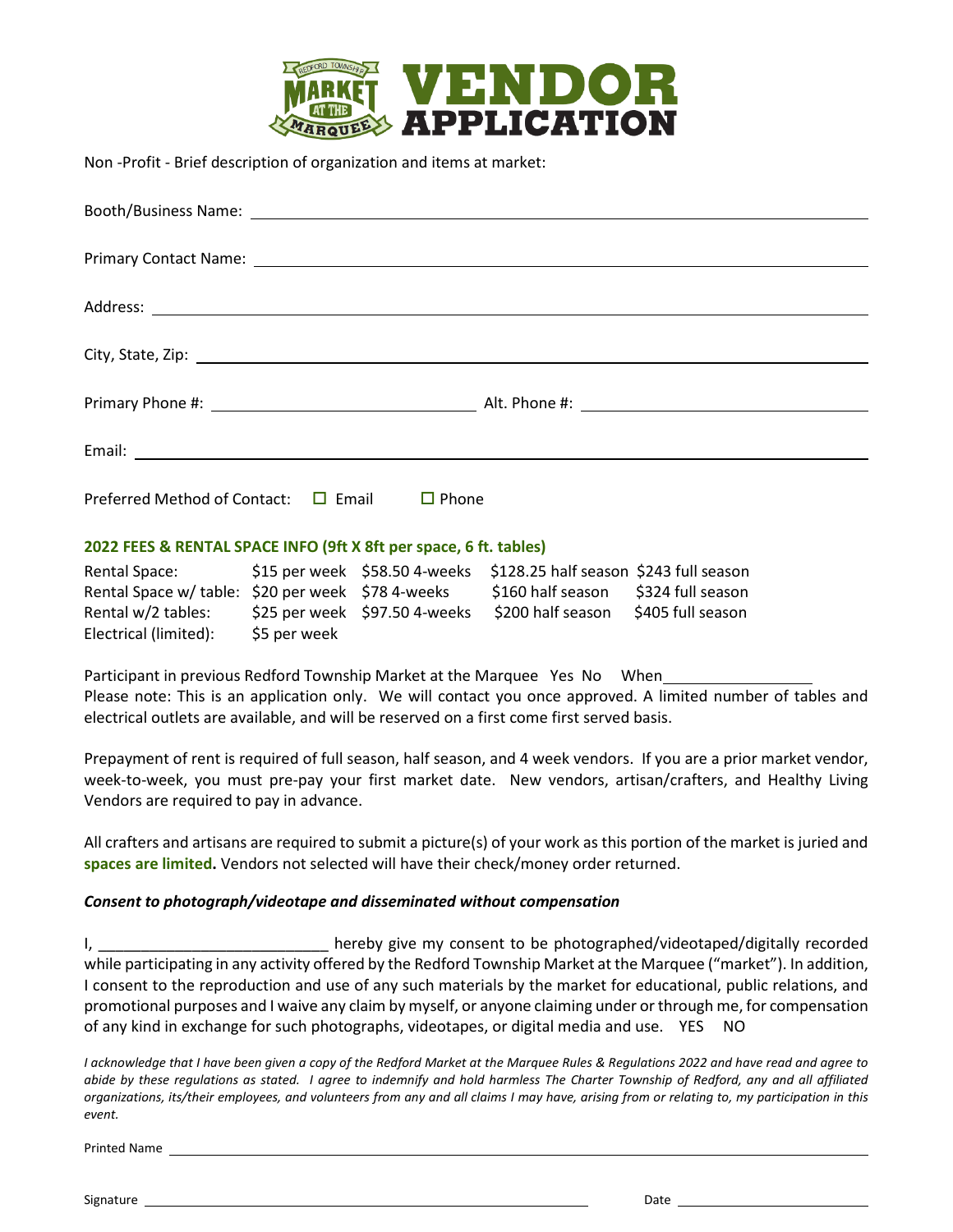

#### **MARKET CALENDAR**

Weekly Vendor **Full Season - Food Vendors Only** 4 Weeks Prepaid Vendor **Half Season - 9 Consecutive Weeks** 

| Select | Dates:                 | <b>Special Events</b>    | # Spaces | #Tables | # Outlets | <b>Total Due</b> |
|--------|------------------------|--------------------------|----------|---------|-----------|------------------|
|        | Week 1: June 19, 2022  | Opening Day/Father's Day |          |         |           |                  |
|        | Week 2: June 26, 2022  |                          |          |         |           |                  |
|        | Week 3: July 3, 2022   | Market TBD               |          |         |           |                  |
|        | Week 4: July 10, 2022  |                          |          |         |           |                  |
|        | Week 5: July 17, 2022  |                          |          |         |           |                  |
|        | Week 6: July 24, 2022  |                          |          |         |           |                  |
|        | Week 7: July 31, 2022  |                          |          |         |           |                  |
|        | Week 8: Aug. 7, 2022   |                          |          |         |           |                  |
|        | Week 9: Aug. 14, 2022  | Car Show at the Marquee  |          |         |           |                  |
|        | Week 10: Aug. 21, 2022 |                          |          |         |           |                  |
|        | Week 11: Aug. 28, 2022 |                          |          |         |           |                  |
|        | Week 12: Sept. 4, 2022 | Market TBD               |          |         |           |                  |
|        | Week 13: Sept 11, 2022 | Patriot Day              |          |         |           |                  |
|        | Week 14: Sept 18, 2022 |                          |          |         |           |                  |
|        | Week 15: Sept 25, 2022 |                          |          |         |           |                  |
|        | Week 16: Oct 2, 2022   |                          |          |         |           |                  |
|        | Week 17: Oct. 9, 2022  |                          |          |         |           |                  |
|        | Week 18: Oct. 16, 2022 |                          |          |         |           |                  |

Rental Fees: Spaces \$15 each / 6 ft tables \$5 each / Electrical Outlets \$5 each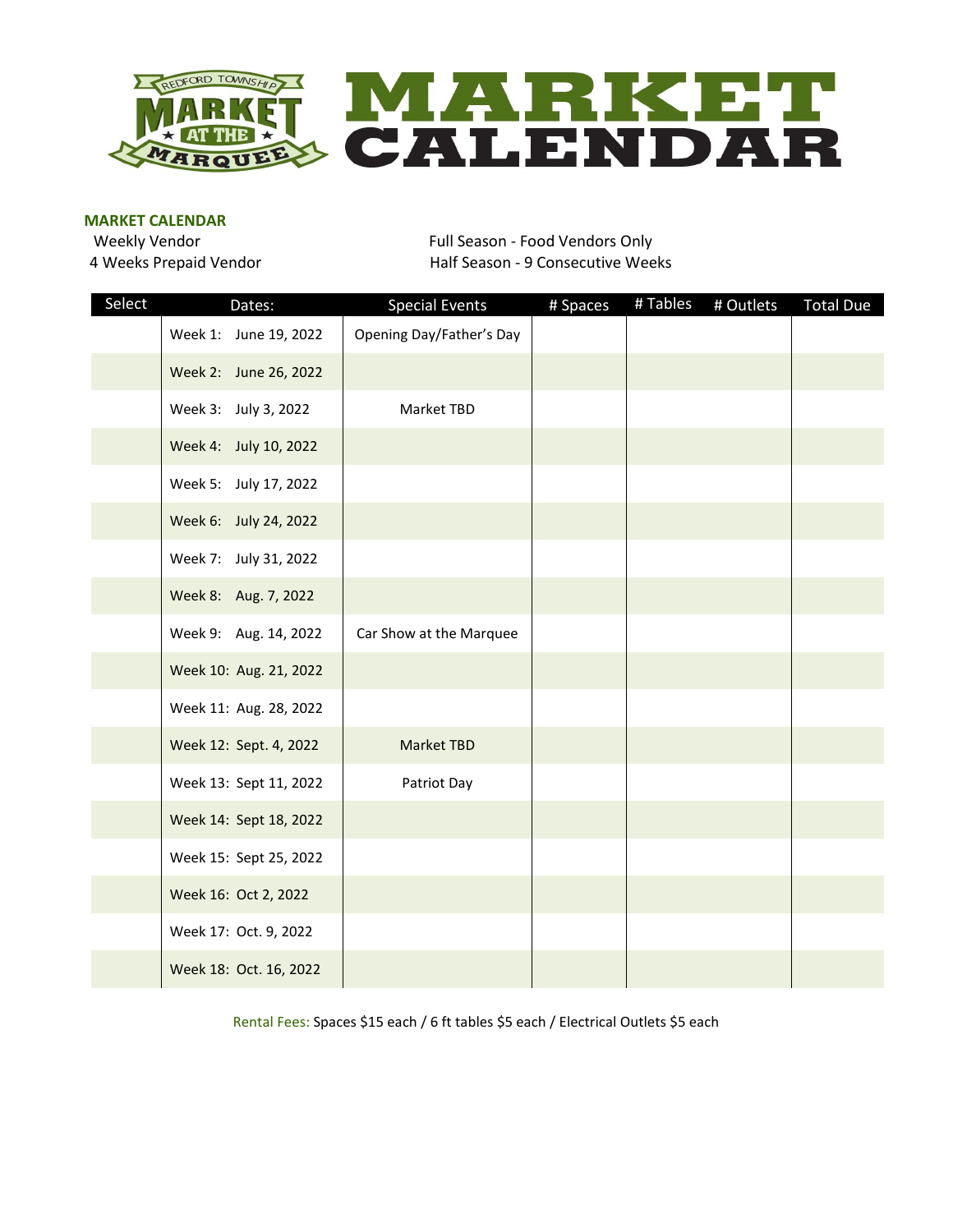

It is important for each of the vendors to be aware that, together, all vendors contribute greatly to the customer base. Consequently, you all help to maintain the vibrancy, atmosphere and vitality of the market. To that end, consistent attendance, by scheduled vendors is crucial. We encourage a team philosophy and a cooperative spirit.

#### 1. MARKET OPERATIONS/LOCATION:

- Open Sundays from 10 a.m. to 3 p.m. (check market calendar for dates).
- Located at the Marquee, 15145 Beech Daly Road, Redford, MI 48239, behind Township Hall, access from Elsinore Street.
- Market Access for vendors at 8:30 a.m.
- Vendors are authorized to use the parking spaces immediately east of the Marquee until 9:30 a.m. Vehicles, thereafter, must be moved to the other end of the municipal parking lot.
- Vendors must be set up and ready to sell by 9:45 a.m. **Any vendor not in place by 9:30 a.m. may forfeit the reserved space for the day.**
- Vendors are required to stay during the **entire time** the Market is open unless prior arrangements have been approved in writing by the Market Manager.
- Each vendor is responsible for cleaning up their space and disposing of their cartons, boxes and trash.
- In case of inclement weather or other situations negatively impacting market activity, the Market Manager will make a determination regarding closing early.
- 2. ITEMS TO BE SOLD:
	- Smokable Marijuana, Marijuana edibles, CBD edibles, CBD pet treats, Marijuana plants, seeds, or starts and all other Marijuana and Cannabis products will NOT be allowed for sale at the market.
	- Homegrown, farmer direct, handmade. No resale items. Manufactured or factory made items may not be sold. Antiques and collectibles subject to review and acceptance by the Market Manager (on designated day only).
	- Vendors are to grow at least 75% by value of what they sell. To add diversity to the market, exceptions may be given for unique products with the written approval of the Market Manager.
	- Cottage Food items must be in compliance with the Michigan Cottage Food Law www.michigan.gov/cottagefood
	- Processed/packaged/value added food must comply with U.S. Department of Agricultural Food Safety Regulations regarding food processing and handling.
	- Prepared food, for onsite consumption, must comply with Wayne County Health Department licensing rules.
	- Artisans and crafters must be present to sell their items.
- 3. VENDOR SPACES:
	- Spaces are approximately 9 x 8 feet.
	- Space at the market is limited and is prioritized for the types of vendors desired at the market. Greater space is allocated for produce and plant vendors.
	- Priority assignments given to full season, half season and 4 weeks prepaid vendors, in that order.
	- Weekly vendors with a good history at the market will be accommodated, as best as possible, on their space preference.
	- Changes in plans must be reported to the Market Manager at least 48 hours in advance.
	- Market Manager has the right to reassign spaces not filled by 9:30 a.m.
	- **Repeated no-shows may result in loss of preferred space assignment and possible suspension from the market.**
	- Each vendor is required to keep their space clean and attractive. All vendors' items must be confined to their designated space.
	- Upon close of market, the space is to be cleaned and swept by the vendor. Trash is to be hauled away from the market site by the vendor.
	- Vendor cannot sublet their space.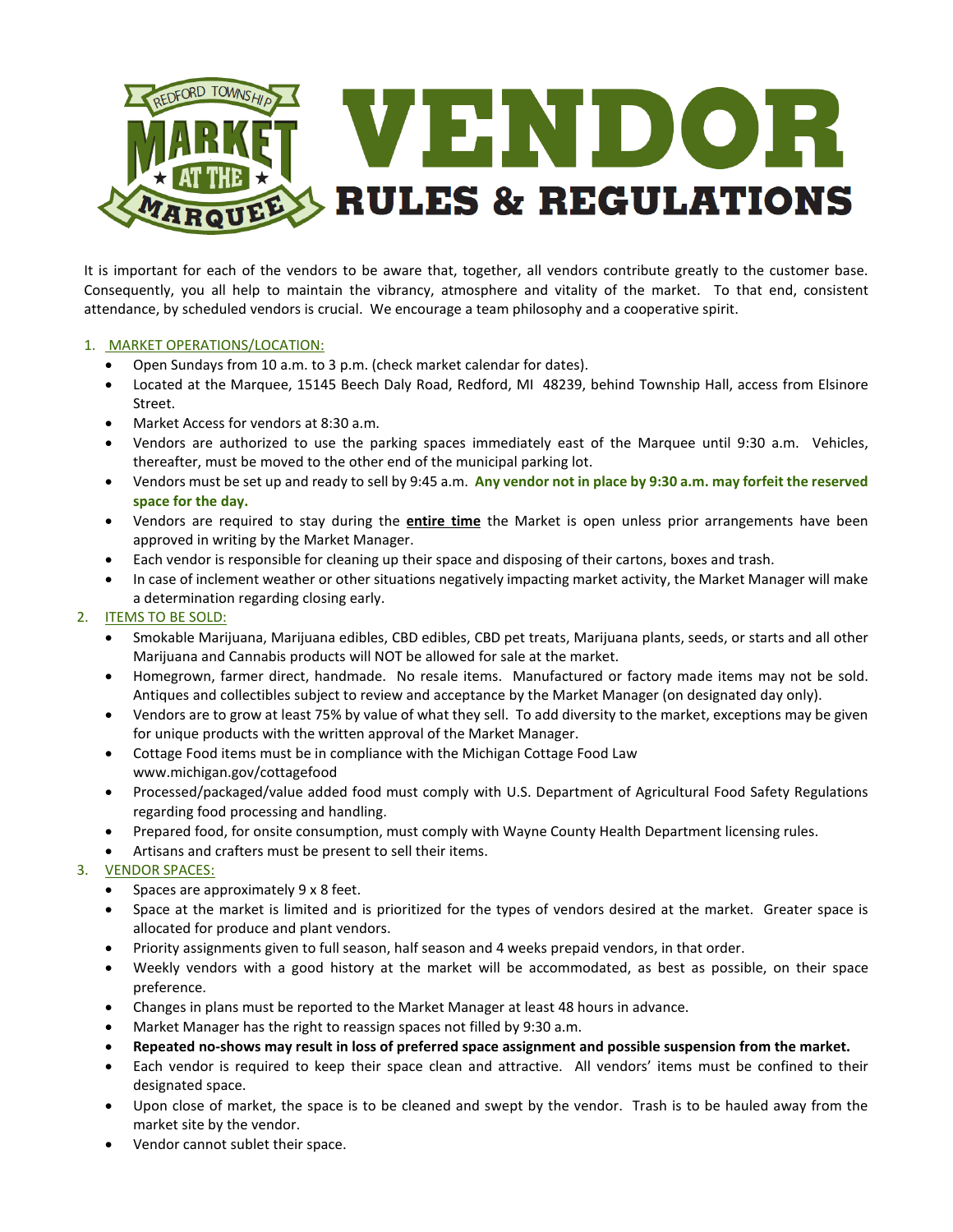

#### 4. VENDOR RESPONSIBILITIES:

- Vendors must submit a current Redford Township Market at the Marquee application.
- Vendors are expected to act in a professional and courteous manner to the public and other vendors.
- Vendors are responsible for their own sales tax, licenses and permits and will abide by all Michigan laws.
- Vendors are to set prices that are competitive. Prices must be displayed clearly for the public to see. Dumping of goods at under market price is not permitted.
- Each vendor takes responsibility for safeguarding their own cash and sales equipment.
- Vendors are strongly encouraged to carry liability insurance.
- Vendors must comply with rules applicable to the products they sell.
- Vendors are expected to truthfully represent their products and operations, particularly with regards to use of pesticides and chemicals.
- Vendors must post signs with vendors name and location of the farm or business.
- Rented tables must be picked up and returned by the vendor from/to the designated storage area.
- Vendors must refrain from criticizing or challenging other vendors' products, displays, pricing, etc. Any questions must be directed solely to the Market Manager.
- Vendors are to end sales at 3 p.m. and must vacate premises by 4 p.m.

#### 5. DISPLAY OF GOODS AND PRODUCE:

- Displays must be neat and orderly at all times.
- Food items cannot be sold without a label as required by Michigan law.
- Display should not block the view of nearby spaces or create hazardous conditions to other vendors or the public.
- Food sampling must be done with adherence to MDA and Health Department requirements.
- Food items to be displayed on tables and benches. Any item placed on the floor must be in a proper container.

# 6. ENFORCEMENT OF RULE:

- Market vendors must conform to the market rules at all times.
- Redford Township and the Market Manager has the authority to enforce all rules.
- All fees are non-refundable. This includes any early closing of the market due to inclement weather, unforeseen emergency situations or irresolvable issues.
- Failure to follow policies, regulations, rules and decisions of the Redford Township Market at the Marquee will result in immediate and permanent removal from the market without refund.

# 7. RIGHTS RESERVED BY REDFORD TOWNSHIP:

- Redford Township reserves the right to reject a vendor application if in their judgement the goods are not compatible with the overall concept of the market.
- Redford Township reserves the right to immediately deny a vendor the privilege of selling at the market. Reasons may include: poor quality of produce or products, non-payment of fees, disorderly conduct or failure to heed Redford Township's Rules and Regulations.
- The Redford Township Market at the Marquee reserves the right to void contracts at any time for any reason.
- Redford Township may also exercise Due Process for suspension in accordance with the following criteria: 1) Vendor notification to the specific vendor by Redford Township 2) Written notification to specific vendor provided by Redford Township and copy retained in market records 3) Written notification of suspension from Redford Township based on noncompliance by the vendor to adhere to verbal and written direction. Decisionsfor appropriate discipline or notification of permanent suspension will be at the discretion of Redford Township and/or Township officials.